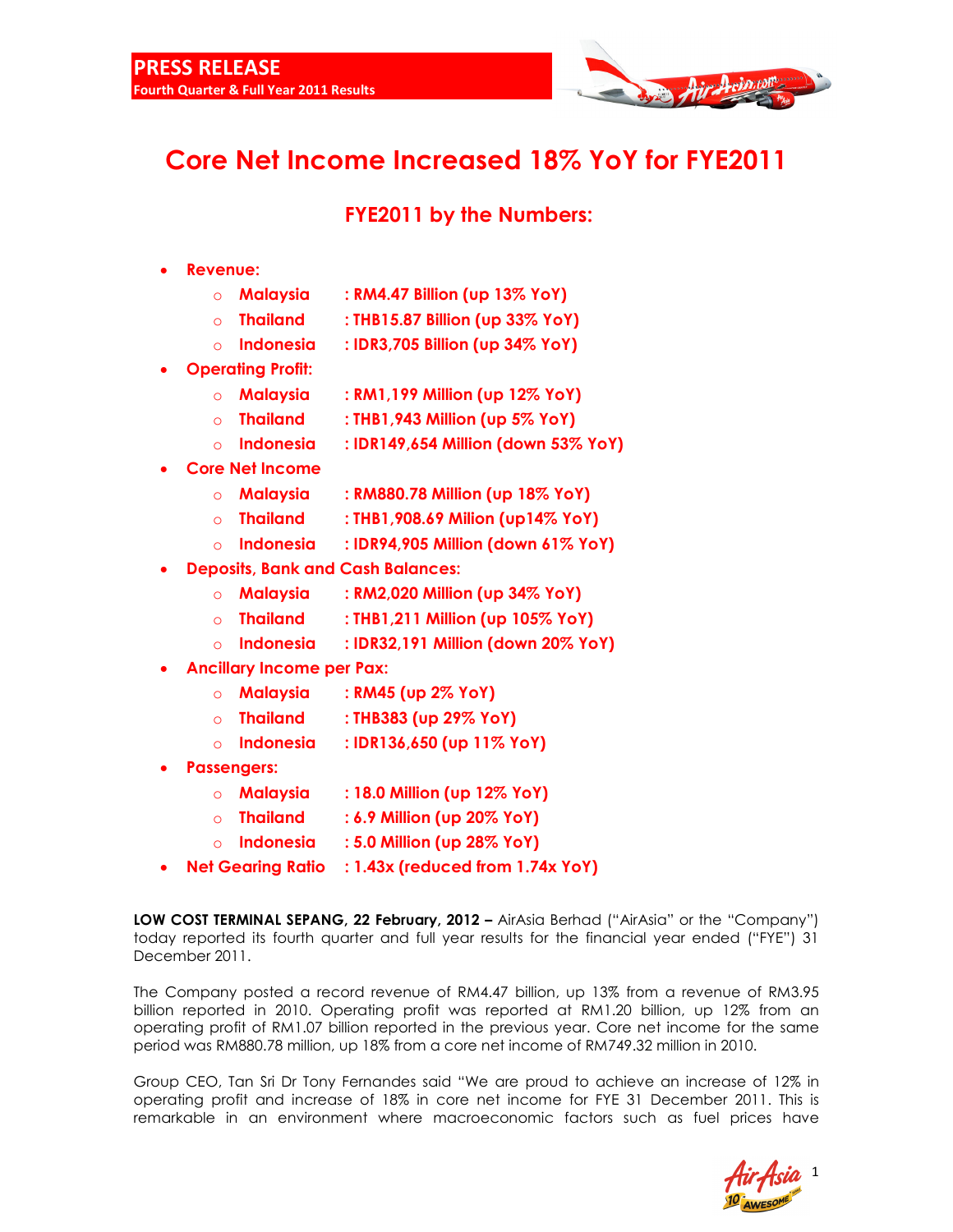

impacted us and every other airline. Average fuel prices have substantially increased 36% over the year. Even though fuel costs make up 50% of our total cost, our resilient business model, focus on cost control, and an efficient operation has enabled us to sustain high EBITDAR and EBIT margins".

AirAsia reported an EBITDAR margin of 41% and EBIT margin of 27% for FYE 31 December 2011. Cost, measured by cost per available seat per kilometer ("CASK") was reported at 12.56 sen, a slight increase of 6% YoY. However, CASK, ex-fuel, stood at 5.99 sen, a remarkable reduction of 13% YoY.

He added, "The decline in profit after tax was primarily due to the unrealised foreign exchange losses on translation, which is required for reporting purposes under the accounting standards. Our full year results indicated that we were on the right path – that is, we managed matters that were within our control. Furthermore, there was a deferred taxation in 2011 due to the balancing charge on capital allowances and investment allowances as a result of the sale of 5 aircraft to AirAsia Indonesia in compliance with the Indonesian regulations to maintain their AOC".

Fernandes further highlighted, "Non-operating items such as deferred taxation, foreign exchange gains/losses and fair value gains/losses on derivative financial products are included to derive the profit after tax due to FRS139. These are only accounting entries and should not be included when evaluating the performance of the Company. Profitability for a company like AirAsia, that has USD-denominated borrowings but has financial statements in Ringgit, should be measured at the core net income level which has shown an increase of 18% YoY".

"2011 was a momentous year for AirAsia. We celebrated our 10th year of delivering our brand promise of low fares, living up to our pledge of "Now Everyone Can Fly" to more than 135 million passengers across the region. We flew into new destinations expanding our route network and increased frequencies on high demand routes, reaffirming our leading market share. We achieved our target load factor of 80% underpinning the strong demand for air travel. Results so far are beyond our expectations and thus, we rewarded our loyal shareholders with a maiden dividend payout of 3 cents per ordinary share last year. AirAsia also placed a historic firm order of 200 A320 NEOs with Airbus in line with the huge potential growth, the biggest order in the region", said Fernandes.

He further added, "Our gearing at the end of the year was 1.43 times with a healthy cash balance of RM2.02 billion. This is a sign of operational health and it also provides ammunition in times of financial need. We have done well managing our capital spending and fleet expansion last year, evidenced by our positive free cash flow".

On ancillary income, Fernandes said: "Ancillary is up in all three of our operations for FYE 31 December 2011: MAA at RM45 per pax (up 2% YoY); AirAsia Thailand at THB383 per pax (up 29% YoY); and AirAsia Indonesia at IDR136,650 per pax (up 11% YoY). Although the increase in MAA's ancillary income per pax is minimal due to the reclassification of AirAsiaGo as a share of profits from associates, ancillary income will continue to be the driving force for AirAsia to grow further as we roll out more exciting initiatives this year".

Fernandes also said "Last year we expanded our adjacency businesses and ventured into businesses with established partners which allowed us to keep our focus on our core business. We are pleased to recognise profits from Asian Aviation Centre of Excellence ("AirAsia-CAE") and also AAE Travel ("AirAsia-Expedia") in their first six months of operations".

On the associates, AirAsia Thailand posted revenue of THB15.87 billion, recording a growth of 33% YoY attributed to higher passenger volume, a higher contribution from ancillary income and improving yields for FYE 31 December 2011. Operating profit was reported at THB1.94 billion, up 5% YoY albeit a 61% YoY increase in fuel expenses. For the same period, AirAsia Thailand increased its profit after tax to THB2.03 billion from THB2.01 billion reported in 2010.

2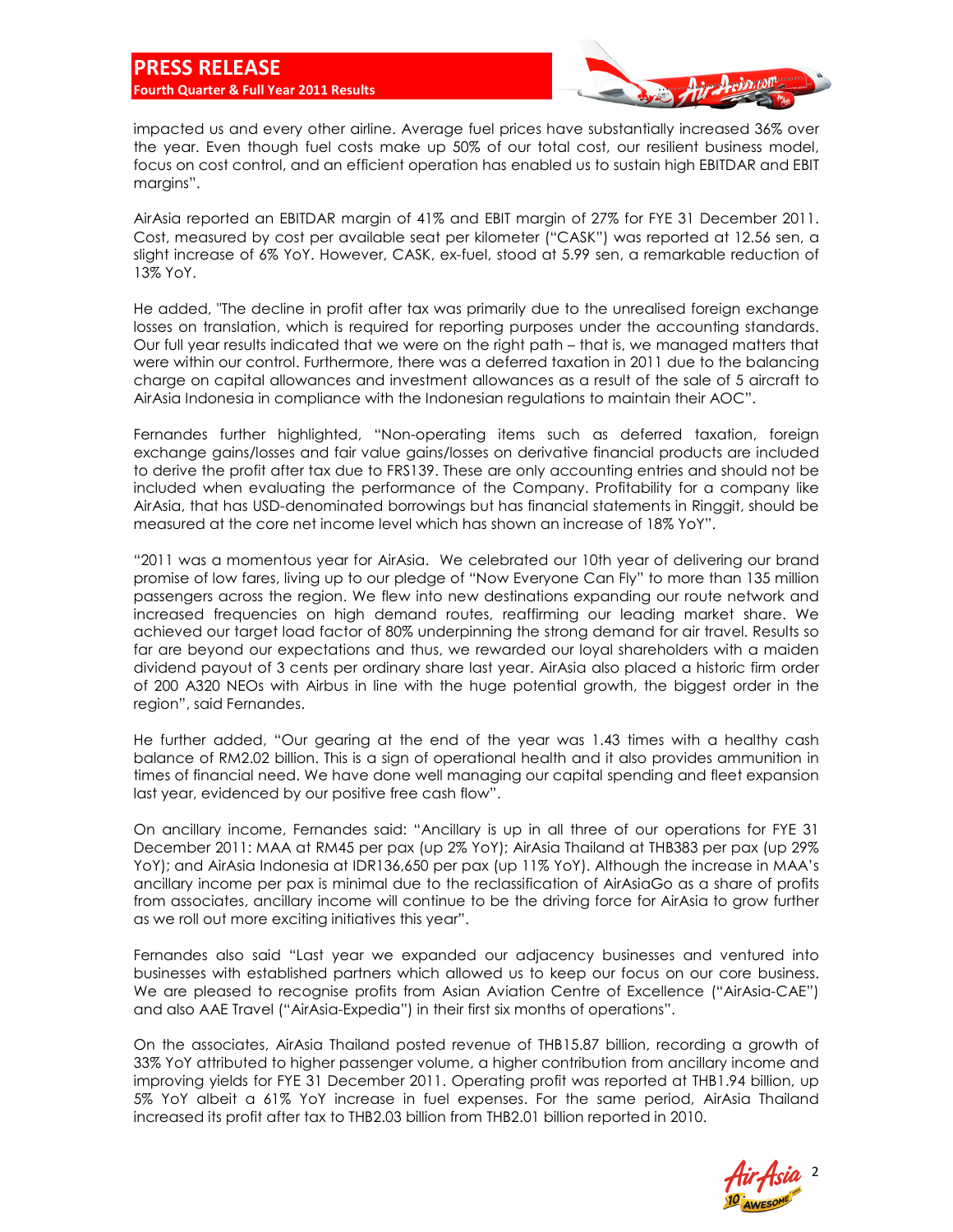

As for AirAsia Indonesia, it posted a 34% rise in revenue of IDR3,705.30 billion, supported by a 28% increase in number of passengers carried, reflecting a strong demand environment for FYE 31 December 2011. Operating profit decreased to IDR149.65 billion for the same period due to the hike in fuel prices and also the provision for early return of aircraft. In the fourth quarter of 2011, the migration to a fully A320 fleet and also its recent move to Terminal 3, amongst others, have helped lower its CASK (ex-fuel) by 19%.

#### **Outlook**

On the outlook for 2012, Fernandes said "Since the start of this year, we have announced 7 new routes (including 4 new destinations: Trang, Nakhon Phanom, Chongqing and Semarang) and increased frequencies on some routes across the Group ensuring better connectivity for our guests and there will be more exciting news to come. This, supported by the delivery of 20 new A320 Classic in 2012, of which 17 aircraft comes from our firm orders with Airbus, will maintain our status on the top of the list of leading low-cost carriers in the region. With financing secured on all these deliveries and the establishment of our own training centre (AirAsia-CAE) that will contribute positively to our vast expansion plans, we will be flying ahead of the flock in the coming months and years. We also look forward to the listing of AirAsia Thailand and AirAsia Indonesia this year".

Fernandes was excited about the latest development on AirAsia Philippines and AirAsia Japan which had obtained their respective Air Operating Certificates. He said, "AirAsia Philippines and AirAsia Japan shall commence their inaugural flights in 1H2012 and 2H2012 respectively. We remain positive for both ventures as Philippines, not just with its archipelagic geographical nature which is highly conducive for air travel but also the full support from the government to expand tourism in the country and Japan, with its low LCC penetration rate, presents a significant LCC opportunity. Our proven track record and strong brand of low fares shall pave the way for exponential growth in both markets. With the addition of these two new ventures, our playground can be expanded further".

AirAsia is all set for the future with its strong financial foundation, recognised brand, extensive market reach via its multiple hub strategy in Malaysia, Thailand, Indonesia and in the future, in Philippines and Japan. Additionally, AirAsia has over 10,000 dedicated staff, huge followings in the online world and firm aircraft orders up to 2026. Joint ventures like AirAsia-CAE which shall cater for the Company's fast growing fleet and operations, AirAsia-Expedia, the first partnership of its kind globally between a low-cost carrier and an online travel agency, that offers impressive selection of global travel offerings and package technology and the newly launched AirAsia BIG Loyalty Programme, and other possible new ventures shall also contribute positively to AirAsia's growth.

Fernandes concluded, "Surpassing the 10 year mark last year and receiving our 100<sup>th</sup> Airbus recently has been significant to us. Against all odds, we have accomplished to be the preferred low-cost airline with the biggest fleet in the region within 10 years of commitment, dedication and determination. We shall always remember our humble beginnings, the good and the bad and the ups and downs in moving forward attaining the current exponential growth, always keeping in mind the people who have attributed to our success – our guests".

3